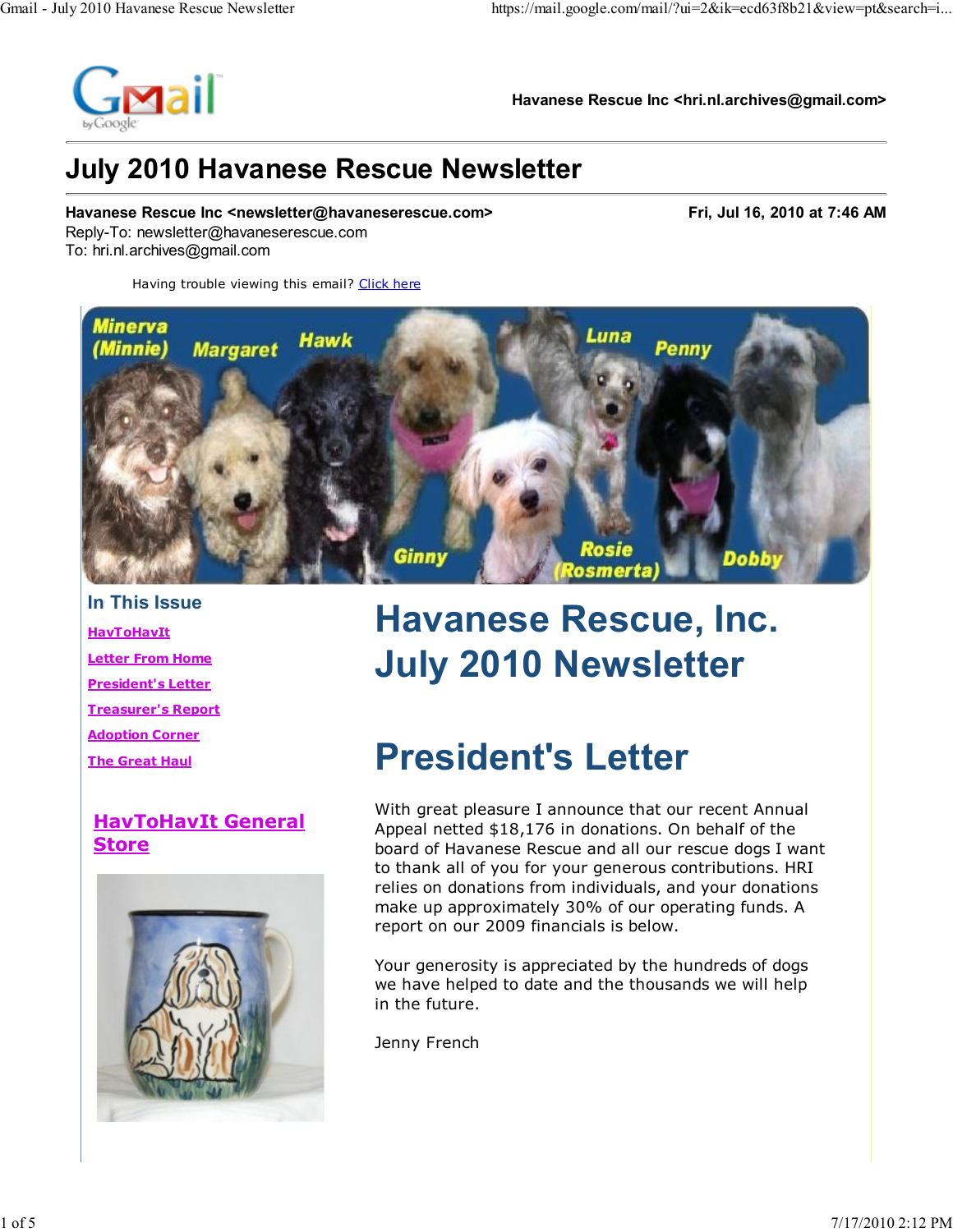Hava-Mug, Anyone?

Porcelain mug for 16 ounces of hot drinks, cold libations, or pencils if you prefer.

Hand-thrown and glazed in Idaho by a potter who loves to paint poochies. Each is a work of art, each a bit different. Some have their tongue out, others don't.

Choose white, black and white, cream, or black Hav.

4 3/4" tall.

#### Letter From Home



Hello, my name is Cha-Cha and I am a Havanese Rescue dog!

My new parents, Walt and Marlene, picked me up at my foster mom Charlene's house in Minnesota. On our way home we stayed in a motel in Toledo. I was scared because everything seemed very strange. I spent the night on the couch and I didn't get down or move around all that much. When I had to go potty, I mostly walked in circles and when I stepped on a dried leaf I jumped as if it had poked me. It was very hard for me to relax enough

## Treasurer's Report

Havanese Rescue Inc is very proud to report that in 2009, 92% of every dollar raised directly benefited our rescue dogs. We all work very diligently to keep our non dog-related expenses as low as possible.

#### Total 2009 expenditures =  $$107,000$

- \$70,000 veterinary care, transport, grooming and dog supplies
- \$9,000 administrative (website, Legal/CPA, insurance)
- \$28,000 store merchandise

**Total 2009 Income - \$105,000** (the deficit was covered by a balance from 2008)

- \$42,000 HavToHavIt Store sales (resulting in \$14,000 profit)
- \$25,000 adoption donations
- \$28,000 donations from individuals, special fund raising efforts, Quilt project, and silent auction at national specialty reception
- \$2,300 Havanese club donations
- \$7,700 online auction proceeds

\*Dollar amounts have been rounded for purposes of this report.

### Adoption Corner



Hi! My name is Raphael - Raffy for short. I'm only ten months old, so I have lots of energy! I am the cutest lil' thing you will ever see. Everyone loves me -- the boy down the street who walks me sometimes, my foster sister who shares her toys with me and my foster dad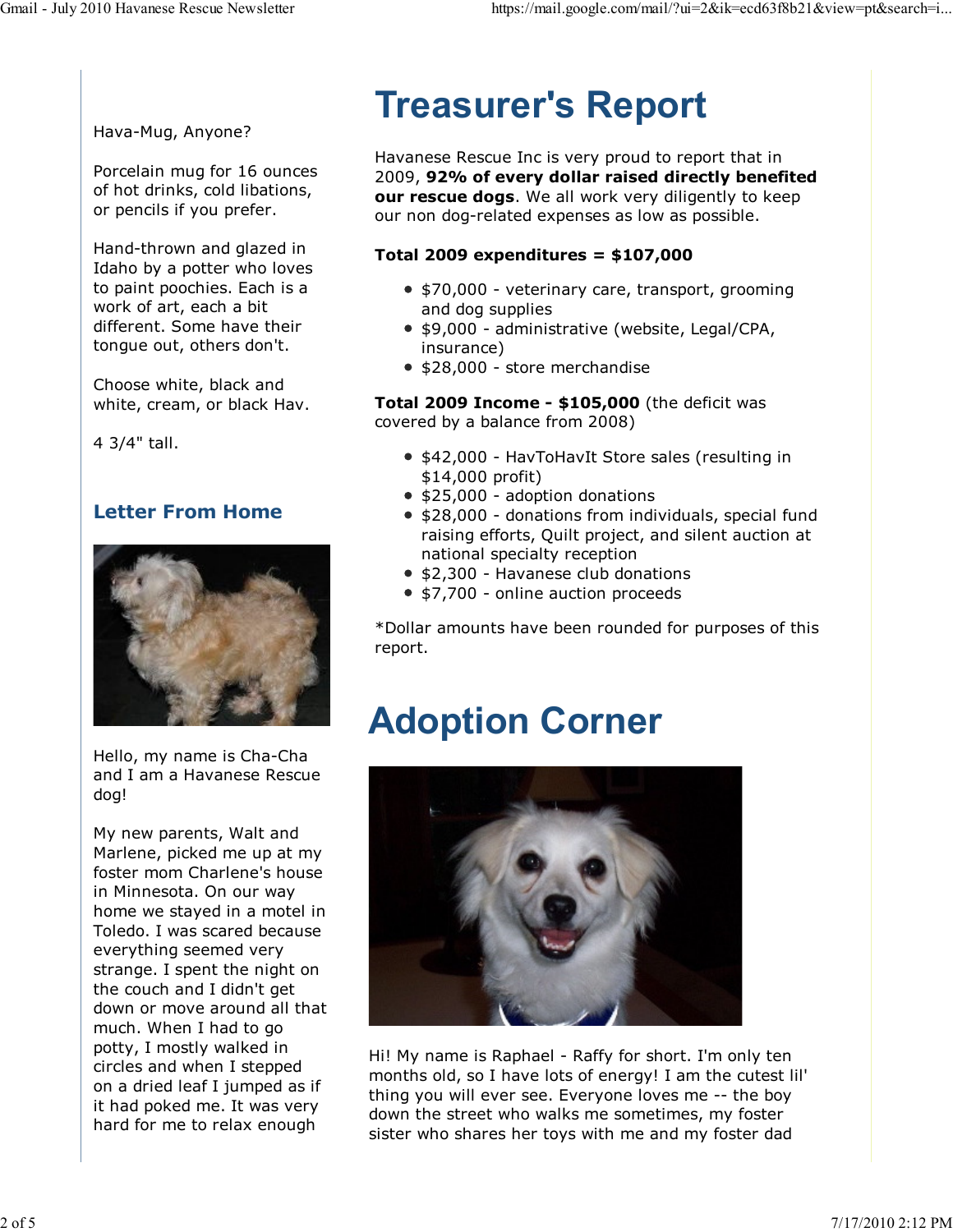to do my business but my new mom and dad were very patient with me and my needs overcame my fear. Early next morning we met another dog called Kirby, who became a member of our family too.

There have been lots of changes since we came to our new home; I am now much more at ease. I love to sit on the furniture, and choose where I want to sit, but my favorite place is next to my Dad! Dad spends all day with Kirby and me. He feeds, walks and grooms us, so we are best friends and I curl up next to him every night when we go to sleep.

I love my treats and make a really loud bark so they'll know that I want one! For sometime now I have been taking treats from their hand which is a big change from when I arrived and wouldn't eat if they were in the room. Besides barking, my best trick is to walk on my hind legs and I'll do that whenever I think there is the possibility of a treat.

My hair is very pretty now and both my mom and dad say my tail is gorgeous. Kirby, my dog brother, would like me to play with pull and squeaky toys but I'm waiting until I am good and ready because I know once I start I am going to be better than he is.

Walks are one of my favorite activities. The winter walks were fine but now that the snow has melted I am really into checking out all the outdoor smells. Besides cats, there are turkeys, rabbits,

(maybe my favorite person in the whole entire world).

As far as I know, I have no enemies whatsoever. I love to be outside and playing. I even know how to ride on a boat! I love life and all people and I give kisses freely in exchange for belly rubs. I tricked my foster family into letting me sleep in bed with them, so I hope my furever home keeps letting me sleep in bed.

I have short hair but I'm still a Havanese. I just got a special gene that keeps my hair short and easy to care for, which is a good thing! So look me up. I'm on the HRI website. Send in your applications, I'll take a look at them and get back to you. Headed out to play.

Kisses, Raffy

### The Great Haul

#### How eight rescued dogs found their way from a shut-down puppy mill in Missouri to their foster homes in Illinois, Wisconsin and Minnesota.

Have you ever wondered about the decision-making and logistics that go on behind the scenes before a dog arrives at its foster home? Meet some of the people who were involved in getting the "Missouri Eight" to their foster homes where they will learn what it means to be safe, free and loved.

Karen Grant, HRI dog wrangler:

"On June 4, a rescue organization contacted the HRI Intake Committee about eight Havanese/Havanese mixes out of Missouri after a 'breeder' mill closing. Because of the number of dogs, BOD approval was necessary. It was given immediately, pending available foster homes. Since the other rescue group had already planned a transport of 30 dogs from the mill to a no-kill shelter in Grayslake, IL, the Intake Committee contacted the state contacts in IL, WI and MN to secure the necessary foster homes."

Sue Magan, Lu Wyland and Charlene Renslow went to work and were able to find foster homes for all eight dogs by Sunday, June 6 and arrange transport from Illinois to their final destination.

Sue Magan, Illinois state contact:

"I picked up the eight dogs from the shelter at about 3:30 on Monday afternoon, June 7. We had to sort out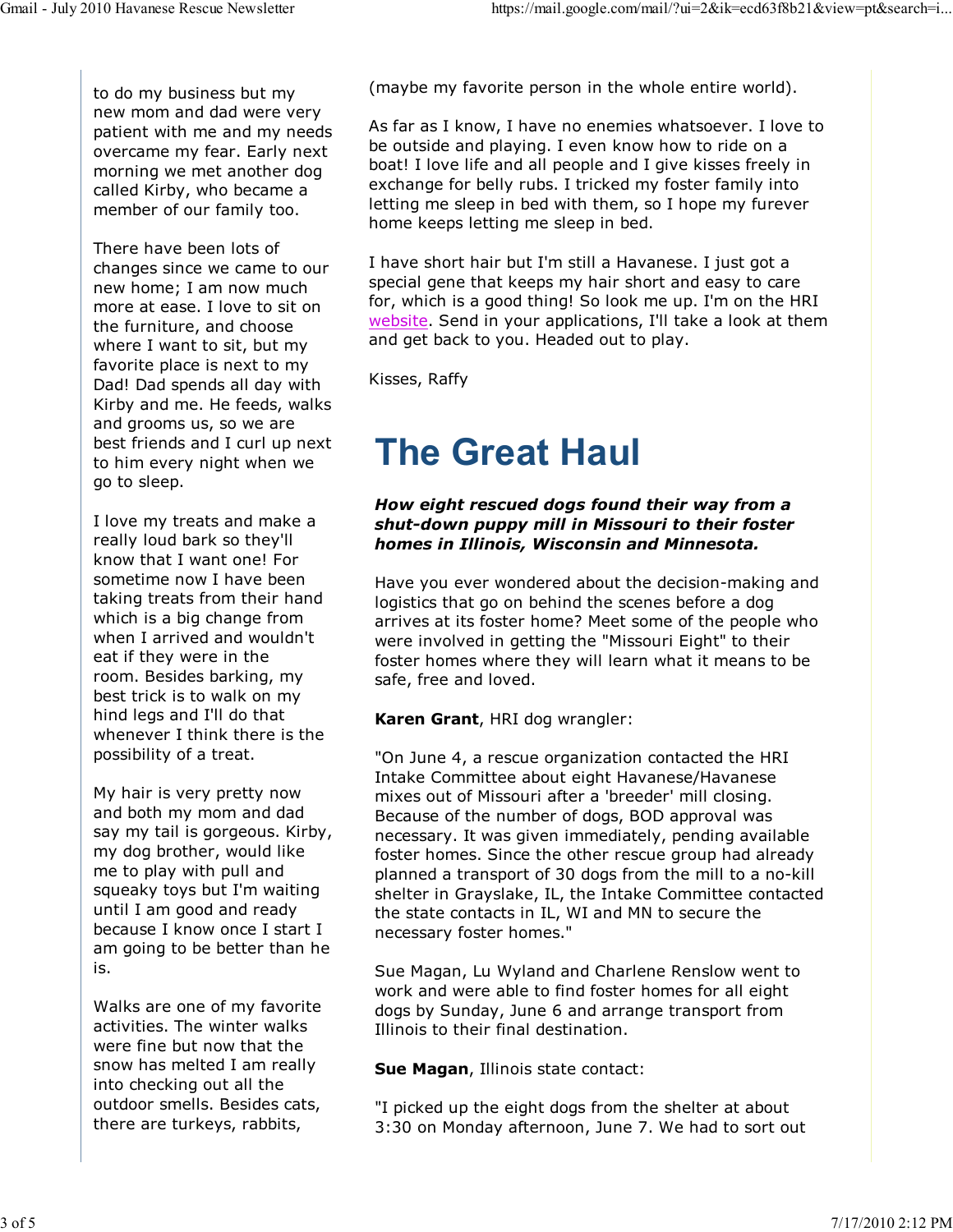squirrels and even a woodchuck.

Hope you've enjoyed hearing from me and I'll keep in touch. Cha-Cha in Rochester, NY

#### Newsletter Staff

Editor - Beth Franks Copywriters - Gisela Peters, Angela Bradford Graphics - Michelle Burke Production - Diana Brooks Proofreaders - Gisela Peters, Michelle Burke

Havanese Rescue Inc Harvard Business Services, Inc. 16192 Coastal Highway Lewes, Delaware 19958-9776



HavToHavIt is on Facebook and Twitter. Follow us for special offers.

#### CONTACT INFORMATION - Do not "reply" to this newsletter. Choose an appropriate contact below.

Click here to request assistance for a dog needing rescue. Click here to complete an adoption application. Click here to volunteer with Havanese Rescue Inc. Click here if you have a question, or a suggestion for this newsletter. Click below to check the status of your previously submitted: volunteer application adoption application

all of their paperwork before I could get on the road. I finally arrived at my vet clinic, Park Wise Animal Hospital, at 6 p.m., with eight pretty smelly dogs. They had agreed to stay open after hours to receive the rescues. Over the next few days, with my vets working overtime, the dogs were examined and treated, then spayed and neutered - and even got their teeth cleaned.

On Friday, June 11, I went to the vet clinic early in the morning, hoping to get to Milwaukee by noon. Well, this did not happen. Debbie Diamond, Penny's foster mom, helped to sort out paperwork, medications and tags for all of the dogs. It was almost noon before I got on the road to Milwaukee with six dogs in my car. (Hawk, the youngest of the dogs stays with me in IL.) Of course, summer in the Midwest is known as 'road construction season' so the trip was slow going in spots. We had almost reached Lu Wyland's home when Rosie got car sick all over poor Luna who was in a crate with her.

Once we got them cleaned up, had Rosie settled in at Lu's place and Luna's foster dad arrived to pick her up, we transferred the four MN-bound dogs to Lu's car and they traveled on."

#### Lu Wyland, WI state contact:

"The four dogs, all still quite odoriferous!, each in their own crate in a very tightly packed Honda Civic, and I made our way to Tomah, WI to meet up with Lori, the driver of the last leg of their journey. The trip was mercifully uneventful. Nobody got sick, nobody cried and Dobby, in a crate in the front seat next to me, actually ate a few treats from my fingers and let me pet him through the crate.

I have a Rod Stewart CD, which I often play when I'm transporting dogs. I don't know what it says about me that the songs are in my vocal range, but many a dog has come or gone to their foster home or family with me singing 'As Time Goes By'. Despite this, the dogs are no worse for wear."

Lori Brostrom, HRI volunteer driver:

"Mary Ellen Vickery stopped by that morning with three crates that she was donating - a life and money-saver! After we determined that her three crates and my larger crate fit (barely) in my car, I awaited a phone call from Lu to say she was on her way to our Tomah, WI rendezvous.

After a minor SNAFU -- I was at the appointed gas station, but Lu wasn't, and I found that my cell phone